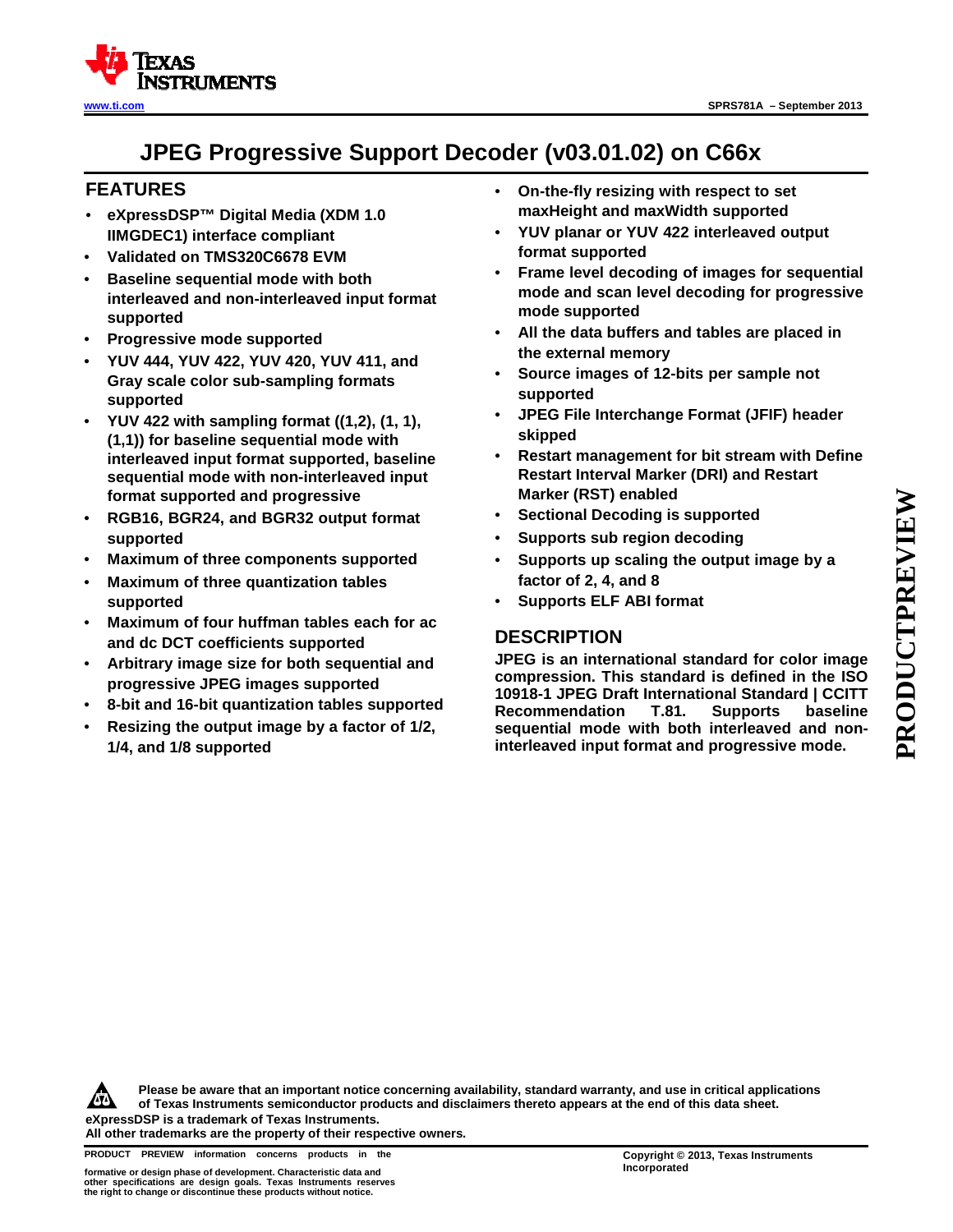

# **Performance Summary**

### **This section describes performance of JPEG Progressive Support Decoder on TMS320C6678 EVM**

### **Table 1. Configuration Table**

| <b>CONFIGURATION</b>                                           | ID           |
|----------------------------------------------------------------|--------------|
| Progressive Support decoder (4:2:0 input and 4:2:2 interleaved | JPEG DEC 001 |
| output) with no internal memory                                |              |

# **Table 2. Cycles Information – Profiled on TMS320C6678 EVM With Code Generation Tools Version 7.4.0**

|                        |                         | (1) (2)<br>PERFORMANCE STATISTICS (CYCLES PER PIXEL)                                                                                                 |                |               |  |
|------------------------|-------------------------|------------------------------------------------------------------------------------------------------------------------------------------------------|----------------|---------------|--|
|                        | <b>CONFIGURATION ID</b> | <b>TEST DESCRIPTION</b>                                                                                                                              | <b>AVERAGE</b> | PEAK $^{(3)}$ |  |
|                        |                         | REMI0003.jpg, 2048 x 1536, Baseline Sequential Interleave                                                                                            | 10.12          | <b>None</b>   |  |
|                        |                         | REMI0003.jpg, 2048 x 1536, Baseline Sequential non-Interleave                                                                                        | 8.87           | <b>None</b>   |  |
|                        |                         | remi003_prog.jpg, 2048 x 1536, Progressive Image                                                                                                     | 8.62           | <b>None</b>   |  |
|                        |                         | REMI0003.jpg, 2048 x 1536, Baseline Sequential Interleave, Sectional<br>Decoding, one row decode for each process call                               | 9.67           | <b>None</b>   |  |
|                        | JPEG DEC 001            | REMI0003.jpg, 2048 x 1536, Baseline Sequential non-Interleave,<br>Sectional Decoding, one row decode for each process call                           | 8.65           | <b>None</b>   |  |
| PRODUCT<br><b>PREV</b> |                         | remi003_prog.jpg, 2048 x 1536, Progressive Image, Sectional<br>Decodina.<br>one row decode for each process call                                     | 8.68           | <b>None</b>   |  |
|                        |                         | REMI0003.jpg, 2048 x 1536, Baseline Sequential Interleave, Sub-<br>Region<br>Decoding, X origin @ 512, length 1024 and Y origin @ 384, length 768    | 23.96          | <b>None</b>   |  |
|                        |                         | REMI0003.jpg, 2048 x 1536, Baseline Sequential non-Interleave,<br>Sub-Region Decoding, X origin @ 512, length 1024 and Y origin @<br>384, length 768 | 23.55          | <b>None</b>   |  |
|                        |                         | remi003_prog.jpg, 2048 x 1536, Progressive Image, Sub-Region<br>Decoding, X origin @ 512, length 1024 and Y origin @ 384, length 768                 | 33.10          | <b>None</b>   |  |
|                        |                         | REMI0003.jpg, 2048 x 1536, Baseline Sequential Interleave, Sectional<br>based Scaling, scaling the output by 2                                       | 31.69          | <b>None</b>   |  |
|                        |                         | REMI0003.jpg, 2048 x 1536, Baseline Sequential non-Interleave,<br>Sectional based Scaling, scaling the output by 2                                   | 32.69          | <b>None</b>   |  |
|                        |                         | remi003 prog.jpg, 2048 x 1536, Progressive Image, Sectional based<br>Scaling, scaling the output by 2                                                | 25.41          | <b>None</b>   |  |

**(1) Measured with stack, and I/O buffers in external memory and the program memory in SL2. Measured with 10:1** 

**compression ratio**

**(2) Average and peak MCPS measurements can vary by ±-5%**

**(3) Peak value is not calculated for this version of JPEG Decoder.**

#### **Note:**

- **Default cache configuration (L1D cache: 32 K-bytes, L2 cache: 64 K-bytes, L1P cache: 32 K-bytes).**
- **If TMS320C6678 runs on 1GHz, then Mega pixels/sec will be 1GHz/Cycles per pixel = 1GHz/10 = 100 Mega pixels/second.**
- **Example to compute Time taken (for processing in milli second) from cycles per pixel mentioned in the Cycles Information table.**

**Time taken = Cycles per pixel \* Resolution of the image specified (i.e., height and width)/Frequency of the processor on which the processing is being done.** 

**As per the value given in the data sheet:** 

**For baseline sequential image REMI0003.jpg of resolution 2048 x 1536, cycles per pixel mentioned is 10.12 cycles/pixel.** 

**If TMS320C6678 runs on 1GHz,** 

**Time taken = 10.12 \* 2048 \* 1536 /( 1000 \* 1024 \* 1024)** 

- = **31834767.36 / 1048576000**
- = **30.36 msec**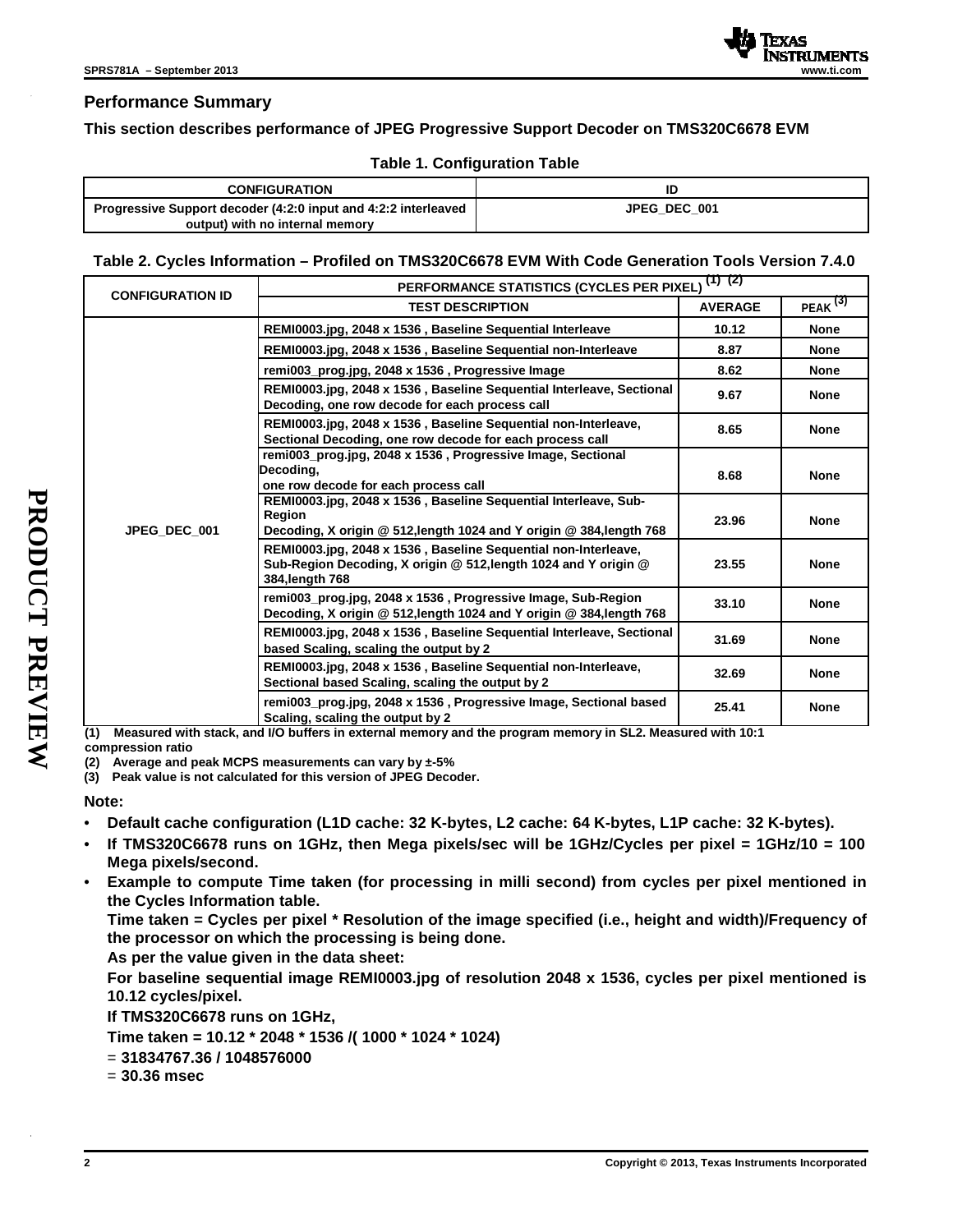|                            | MEMORY STATISTICS <sup>(1)</sup> |                 |                    |              |              |
|----------------------------|----------------------------------|-----------------|--------------------|--------------|--------------|
|                            |                                  |                 | <b>DATA MEMORY</b> |              |              |
| <b>CONFIGURATION ID</b>    | <b>PROGRAM MEMORY</b>            | <b>INTERNAL</b> | <b>EXTERNAL</b>    | <b>STACK</b> | <b>TOTAL</b> |
| JPEG DEC 001               | 135                              | 0               | 38                 | 8            | $181^{(2)}$  |
| JPEG_DEC_001 (720 x 480)   | 135                              |                 | 2063               | 8            | 2206         |
| JPEG_DEC_001 (1280 x 1024) | 135                              |                 | 7718               | 8            | 7861         |
| JPEG_DEC_001 (1600 x 1200) | 135                              | 0               | 11288              | 8            | 11431        |
| JPEG DEC 001 (2048 x 1536) | 135                              |                 | 18470              | 8            | 18613        |
| JPEG DEC 001 (2560 x 2048) | 135                              |                 | 30758              |              | 30901        |

# **Table 3. Memory Statistics - Generated With Code Generation Tools Version 7.4.0**

(1) **All memory requirements are expressed in kilobytes (1K-byte = 1024 bytes).** 

(2) **Applicable for Baseline Sequential Images.** 

### **Table 4. Internal Data Memory Split-Up**

|                         | DATA MEMORY-INTERNAL ' ' |                |                               |  |
|-------------------------|--------------------------|----------------|-------------------------------|--|
| <b>CONFIGURATION ID</b> | <b>SHARED</b>            |                | <b>INSTANCE<sup>(2)</sup></b> |  |
|                         | <b>CONSTANTS</b>         | <b>SCRATCH</b> |                               |  |
| JPEG DEC 001            |                          |                |                               |  |

**(1) All memory requirements are expressed in kilobytes.**

**(2) Does not include I/O buffer.**

#### **Table 5. External Data Memory Split-Up**

| u<br><b>DATA MEMORY - EXTERNAL</b> |                |                               |  |
|------------------------------------|----------------|-------------------------------|--|
| <b>SHARED</b>                      |                |                               |  |
| <b>CONSTANTS</b>                   | <b>SCRATCH</b> | <b>INSTANCE<sup>(2)</sup></b> |  |
|                                    |                | $30^{(3)}$                    |  |
|                                    |                | 2055                          |  |
|                                    |                | 7710                          |  |
|                                    |                | 11280                         |  |
|                                    |                | 18462                         |  |
|                                    |                | 30750                         |  |
|                                    |                |                               |  |

**(1) All memory requirements are expressed in kilobytes.**

**(2) I/O buffers not included.**

**(3) Applicable for Baseline Sequential** 

**Images.**

| Table 6. Co-Processor(s) Memory Statistics |  |
|--------------------------------------------|--|
|                                            |  |

| <b>CONFIGURATION ID</b> | <b>SEQ DATA MEMORY</b> | <b>SEQ PROG MEMORY</b> | <b>IMX WORKING</b><br><b>MEM</b> | <b>IMX IMG BUF</b> | <b>IMX</b><br>: СМD МЕМ |
|-------------------------|------------------------|------------------------|----------------------------------|--------------------|-------------------------|
| <b>JPEG DEC</b><br>001  |                        |                        |                                  |                    |                         |

**Note: The decoder does not use co-processors and hence all the values are zero.**

### **Notes**

• **Total data memory for N non pre-emptive instances = Constants + Scratch + N\*(Instance + I/O buffers + Stack)** 

### **References**

- **ITU-CCITT recommendation T.81 (reproduction of ISO/IEC 10918-1)**
- **eXpressDSP Algorithm Interoperability Standard (TMS320 Algorithm Interface Standard)**
- **JPEG Progressive Support Decoder on C66x User's Guide (SPRUH88C)**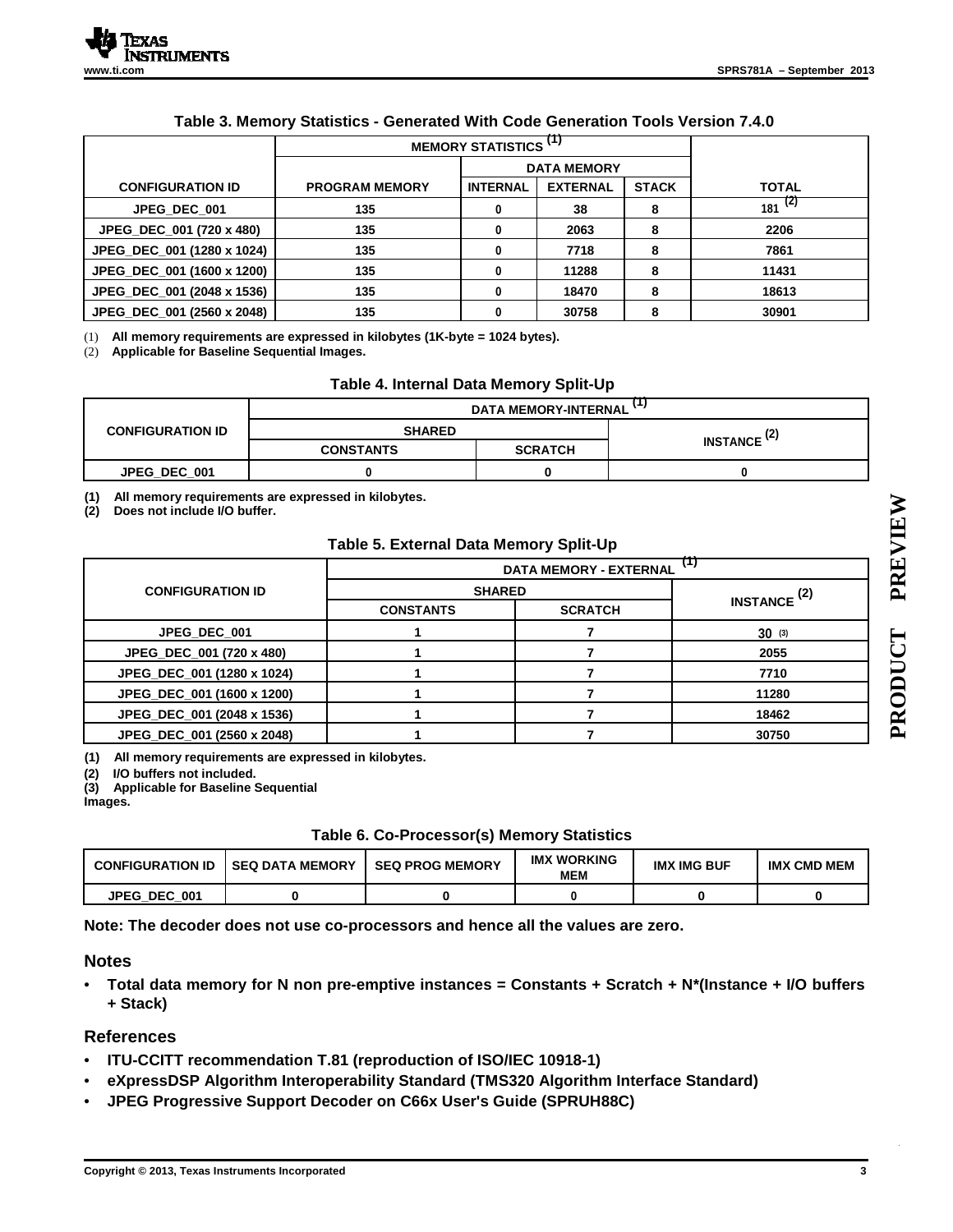

# **Glossary**

| <b>TERM</b>      | <b>DESCRIPTION</b>                                                                                          |
|------------------|-------------------------------------------------------------------------------------------------------------|
| <b>Constants</b> | Elements that go into .const memory section                                                                 |
| Scratch          | Memory space that can be reused across different instances of the algorithm                                 |
| <b>Shared</b>    | <b>Sum of Constants and Scratch</b>                                                                         |
| Instance         | Persistent-memory that contains persistent information - allocated for each instance of<br>the<br>algorithm |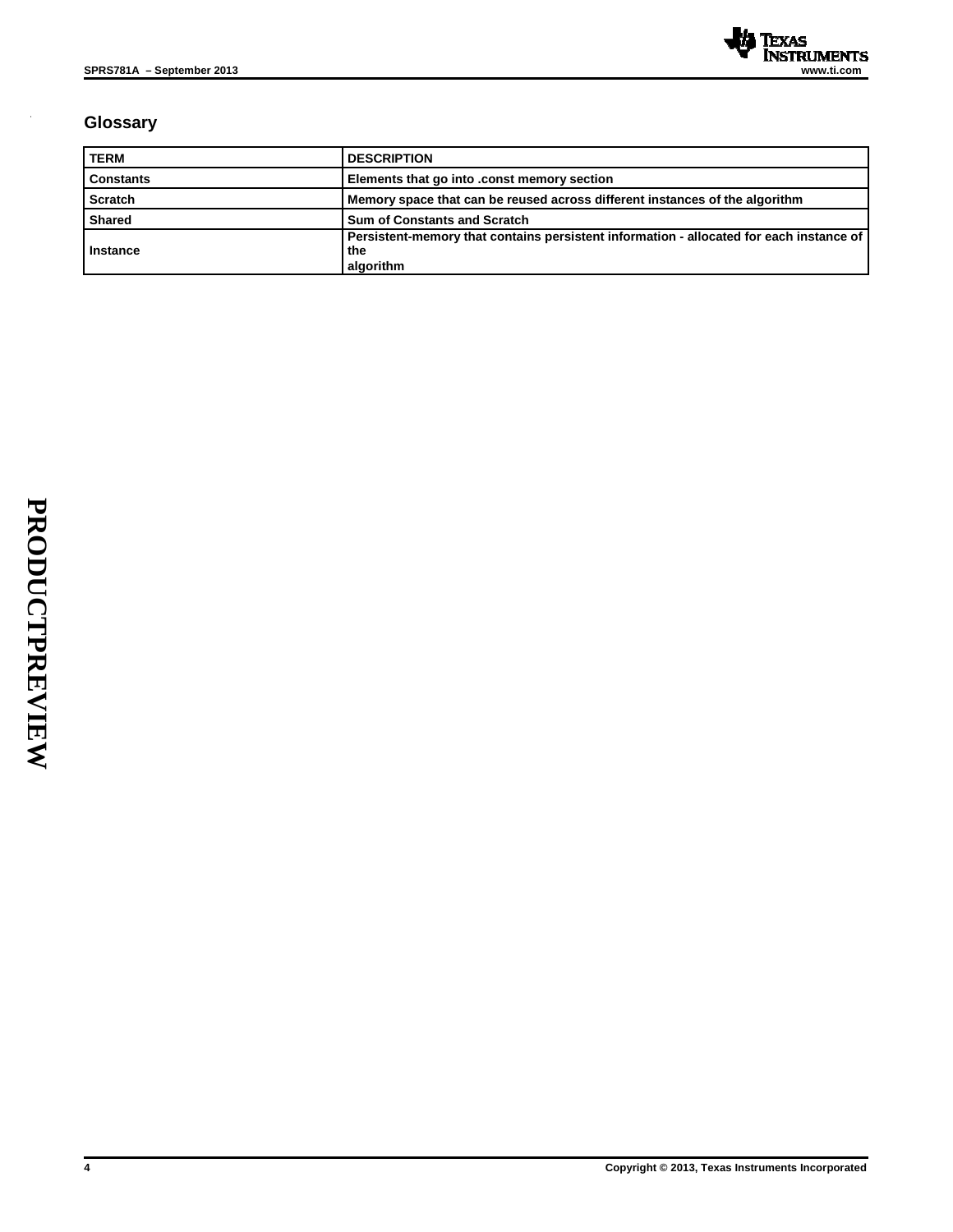l,

# **Acronyms**

| <b>ACRONYM</b> | <b>DESCRIPTION</b>                                                  |
|----------------|---------------------------------------------------------------------|
| <b>ABI</b>     | <b>Application Binary Interface</b>                                 |
| <b>CCITT</b>   | <b>Committee Consultative International Telephone and Telegraph</b> |
| <b>DCT</b>     | <b>Discrete Cosine Transform</b>                                    |
| <b>DRI</b>     | <b>Define Restart Interval Marker</b>                               |
| <b>DSP</b>     | <b>Digital Signal Processing</b>                                    |
| <b>ELF</b>     | <b>Executable and Linkable Format</b>                               |
| <b>IEC</b>     | <b>International Electrotechnical Commission</b>                    |
| <b>ISO</b>     | International Organization for Standardization                      |
| <b>ITU</b>     | <b>International Telecommunication Union</b>                        |
| <b>JFIF</b>    | <b>JPEG File Interchange Format</b>                                 |
| <b>JPEG</b>    | Joint Photographic Experts Group                                    |
| <b>RST</b>     | <b>Restart Marker</b>                                               |
| <b>XDM</b>     | eXpressDSP Digital Media                                            |